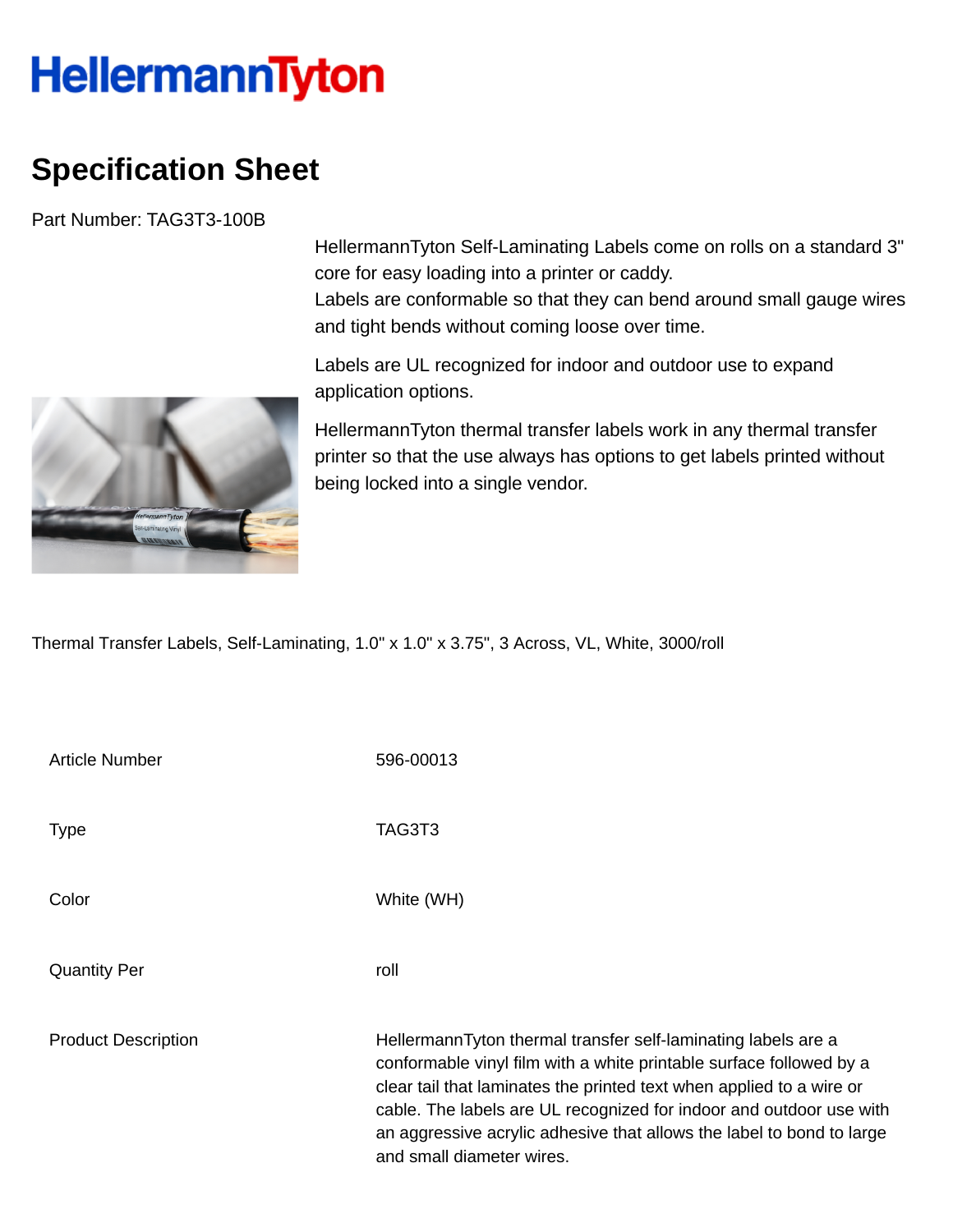| <b>Short Description</b>              | Thermal Transfer Labels, Self-Laminating, 1.0" x 1.0" x 3.75", 3<br>Across, VL, White, 3000/roll |
|---------------------------------------|--------------------------------------------------------------------------------------------------|
| <b>Global Part Name</b>               | TAG3T3-100B-WH                                                                                   |
|                                       |                                                                                                  |
| Width W (Imperial)                    | 1.0                                                                                              |
| Width W (Metric)                      | 25.4                                                                                             |
| <b>Bundle Diameter Min (Imperial)</b> | 0.5                                                                                              |
| <b>Bundle Diameter Min (Metric)</b>   | 12.7                                                                                             |
| <b>Bundle Diameter Max (Imperial)</b> | 0.87                                                                                             |
| <b>Bundle Diameter Max (Metric)</b>   | 22.2                                                                                             |
| Thickness T (Metric)                  | 25                                                                                               |
| Width of Liner (Metric)               | 85.09                                                                                            |
| Width of Liner (Imperial)             | 3.35                                                                                             |
|                                       |                                                                                                  |
|                                       |                                                                                                  |
| Material                              | Type 100B (100B)                                                                                 |

Material Shortcut 100B

Adhesive **Adhesive** Acrylic